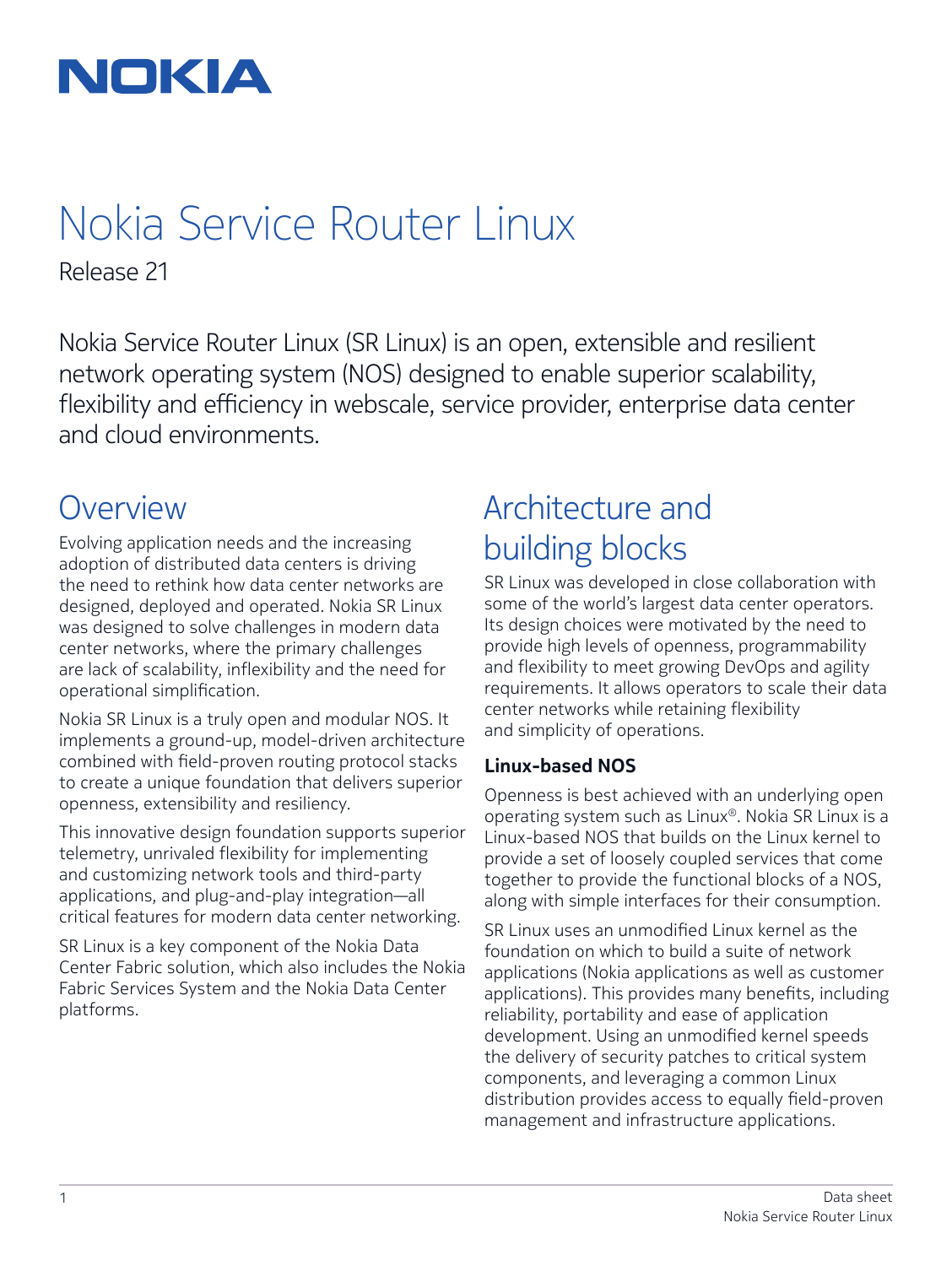

### **Ground-up, model-driven design**

Openness cannot be an afterthought and must be designed from the foundation.

SR Linux implements a truly open architecture built around model-driven management and modern interfaces for its consumption (see Figure 1).

Our core design approach opens up the infrastructure by adopting emerging technologies, to allow services to expose their functionality in the form of generalized Remote Procedure Call (gRPC) services and protocol buffers (protobufs). This gives network applications the ability to simplify their internal schemas based on data modeling languages, and then expose these schemas directly for consumption by northbound interfaces: any object, any interface.

### **Modular, state-sharing and extensible architecture**

Nokia SR Linux applications share state with each other via a publish/subscribe (pub/sub) architecture (see Figure 2). The Nokia pub/sub architecture is implemented using protobufs, gRPC and the Nokia Impart Database (IDB).

gRPC provides an efficient, secure communication channel for applications and allows native extensions through third-party applications.

IDB is a lightweight database that is optimized for handling high volumes of messages while protecting against any one application slowing down the whole system. IDB provides a reliable and scalable delivery mechanism, guaranteeing delivery of updates to subscribers.

SR Linux supports a variety of data center networking chipsets through the Nokia eXtensible Data Path (XDP). The Nokia XDP serves as a hardware abstraction layer that speeds time-tomarket for multiple data center networking chipsets.



### Figure 1. Nokia SR Linux ground-up, model-driven design for true openness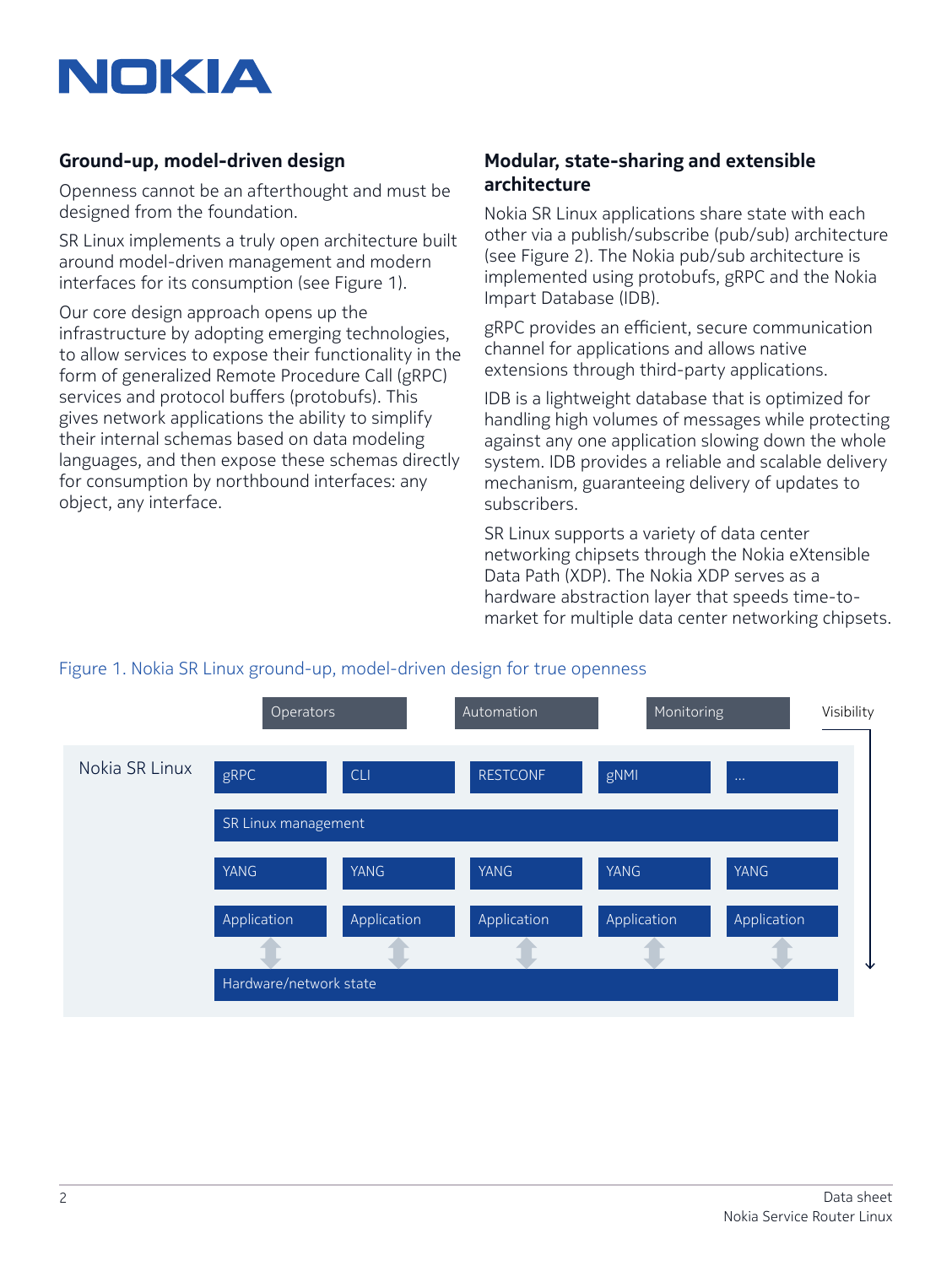

#### Figure 2. SR Linux modular, state-sharing and extensible architecture



### **Field-proven protocol stacks**

A robust NOS is characterized by operating system software stability and its ability to support fieldproven, scalable and reliable software feature sets. Data centers are increasingly adopting leaf-spine fabric designs using enhanced IP routing with Multiprotocol Border Gateway Protocol (MP-BGP), Ethernet VPN (EVPN) and Virtual Extensible LAN (VXLAN) protocols.

SR Linux was designed using field-proven protocol stacks from the Nokia Service Router Operating System (SR OS). The SR OS has a strong pedigree, with over 1.3 million routers deployed in more than 1,600 IP networks, including the internet backbone and some of the largest service provider, webscale and enterprise networks worldwide.

By using these field-proven protocol stacks, data center operators can immediately benefit from the robustness, stability, scalability and interoperability of a proven operating system.

### **High-availability features**

Hardware and software high availability is crucial for ensuring maximum system uptime in data center and cloud environments. SR Linux-enabled hardware platforms support redundant fan and power configurations as well as hot-swappable, redundant control and fabric modules in modular chassis-based hardware platforms.

SR Linux supports warm reboot features that can be used to perform a soft reset or trigger an in-service software upgrade (ISSU). Nonstop forwarding (NSF) capabilities minimize data plane outages. NSF capabilities also enable data center hardware platforms to continue to forward packets. While leveraging control plane graceful restart, peers can continue to pass traffic.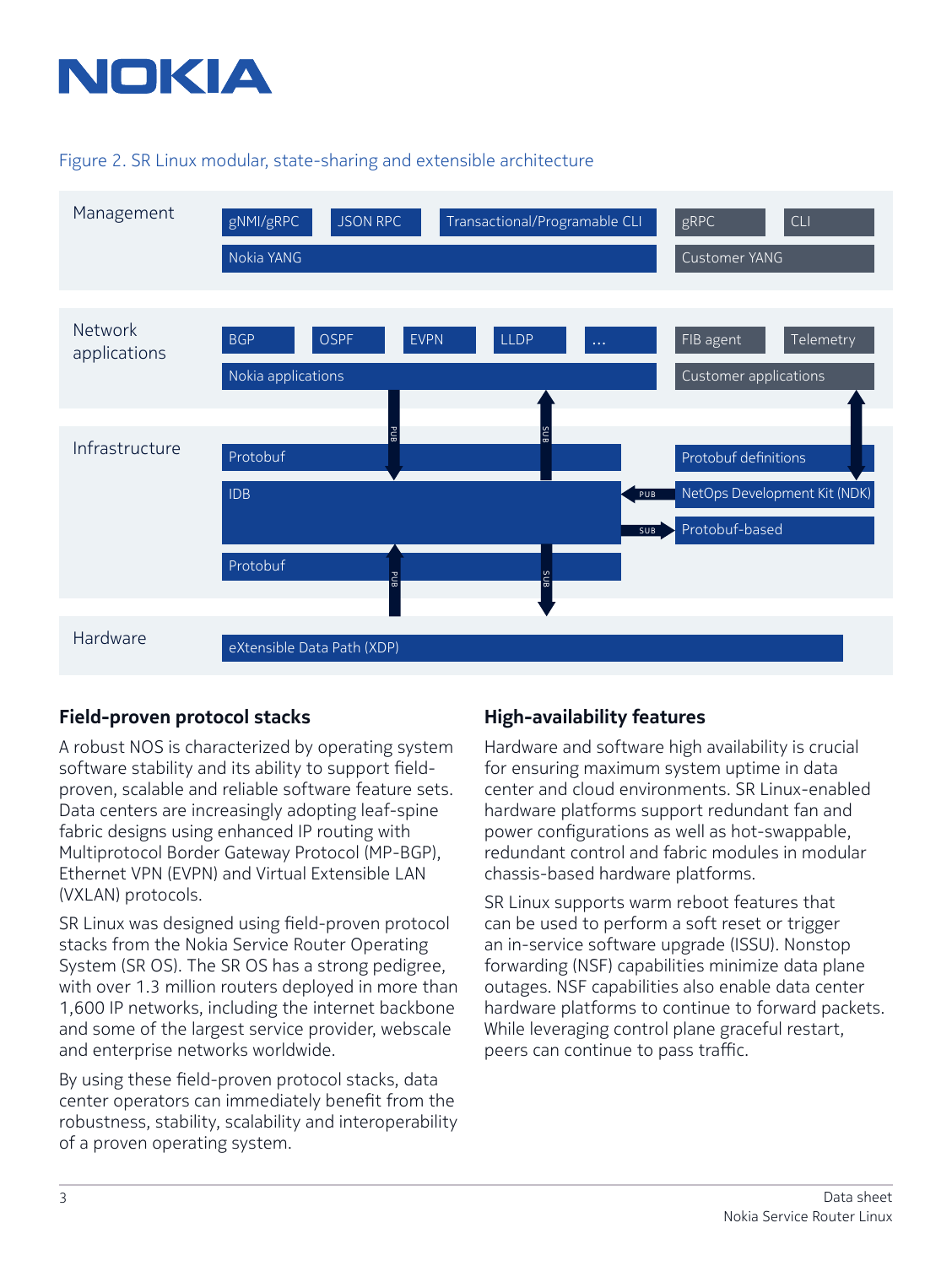

### **Mature EVPN implementation**

The SR Linux EVPN implementation leverages the field-hardened Nokia SR OS and delivers the same benefits of proven EVPN resiliency, stability, scalability and interoperability as the extensively deployed SR OS.

Our enhanced EVPN feature set supports both Layer 2 and Layer 3 EVPN connectivity with VXLAN dataplane encapsulation, EVPN host route mobility, plus all-active and single-active EVPN multi-homing.

All-active EVPN multi-homing supports up to four leaf nodes per multi-homed server, compared to an active-active implementation, which supports only two leaf nodes per multi-homed server.

### **MPLS and segment routing for data center WAN connectivity**

SR Linux leverages proven MPLS protocol stacks from the Nokia SR OS. MPLS capabilities include support for Label Distribution Protocol (LDP) and segment routing (along with either Intermediate System-to-Intermediate System (IS-IS) or Open Shortest Path First Interior Gateway Protocols (OSPF IGPs), allowing BGP to use either LDP- or segment routing-based MPLS shortcuts between data center locations. This functionality allows SR Linux to seamlessly connect IP-routed domains within data centers across the MPLS domain in the WAN.

### **Scalable streaming telemetry**

SR Linux is designed to meet the demands of a model-driven world where visibility—and the scalability and granularity of that visibility—are paramount. SR Linux delivers an open, extensible and performant infrastructure that allows the retrieval of fine-grained system state, setting of configuration, and a scalable interface to support more granular data with push-based streaming.

SR Linux was built with an open, scalable telemetry framework at its core, internally using gRPC, gRPC Network Management Interface (gNMI) and protobufs. Because SR Linux is natively modeldriven, it is immediately ready for streaming telemetry without requiring any translation layers.

### **Superior CLI programmability**

Every SR Linux application (including third-party network applications) supports its own YANG model, which can be loaded into the system. With this design, the YANG data model is defined first, and from it, operators can derive the command line interface (CLI), the application programming interfaces (APIs), and the show-output formats related to software capabilities.

In addition to the gNMI interface, SR Linux includes an advanced, Python™-based CLI and a JSON-RPC API for management. The CLI provides a flexible framework for accessing the system's underlying data models and is based on quality-of-life (features that improve the operator experience) embraced by DevOps communities.

Operators can leverage CLI plugins to completely customize the way the CLI operates, plugging in Linux commands or pulling the state/configuration from various locations and combining these with system state/configuration to allow advanced logic. This capability streamlines the adoption of SR Linux because the interface can be customized.

### **Enhanced NDK**

Nokia SR Linux allows third-party network applications to be fully integrated into the system with the same functionality as Nokia applications. This includes consistent configuration using YANG, telemetry support, life cycle management and visibility of system resources.

The Nokia NetOps Development Kit (NDK) enables application developers to leverage SR Linux's underlying model-driven architecture, with a simple, clean, decoupled integration. This allows all applications in the system to support data modeling, transactional configuration and—most important—massively scalable streaming telemetry.

The NDK uses gRPC and protobufs to provide maximum flexibility for languages supported and backwards compatibility. This approach differs from others, which are restricted to certain languages, versions and/or libraries.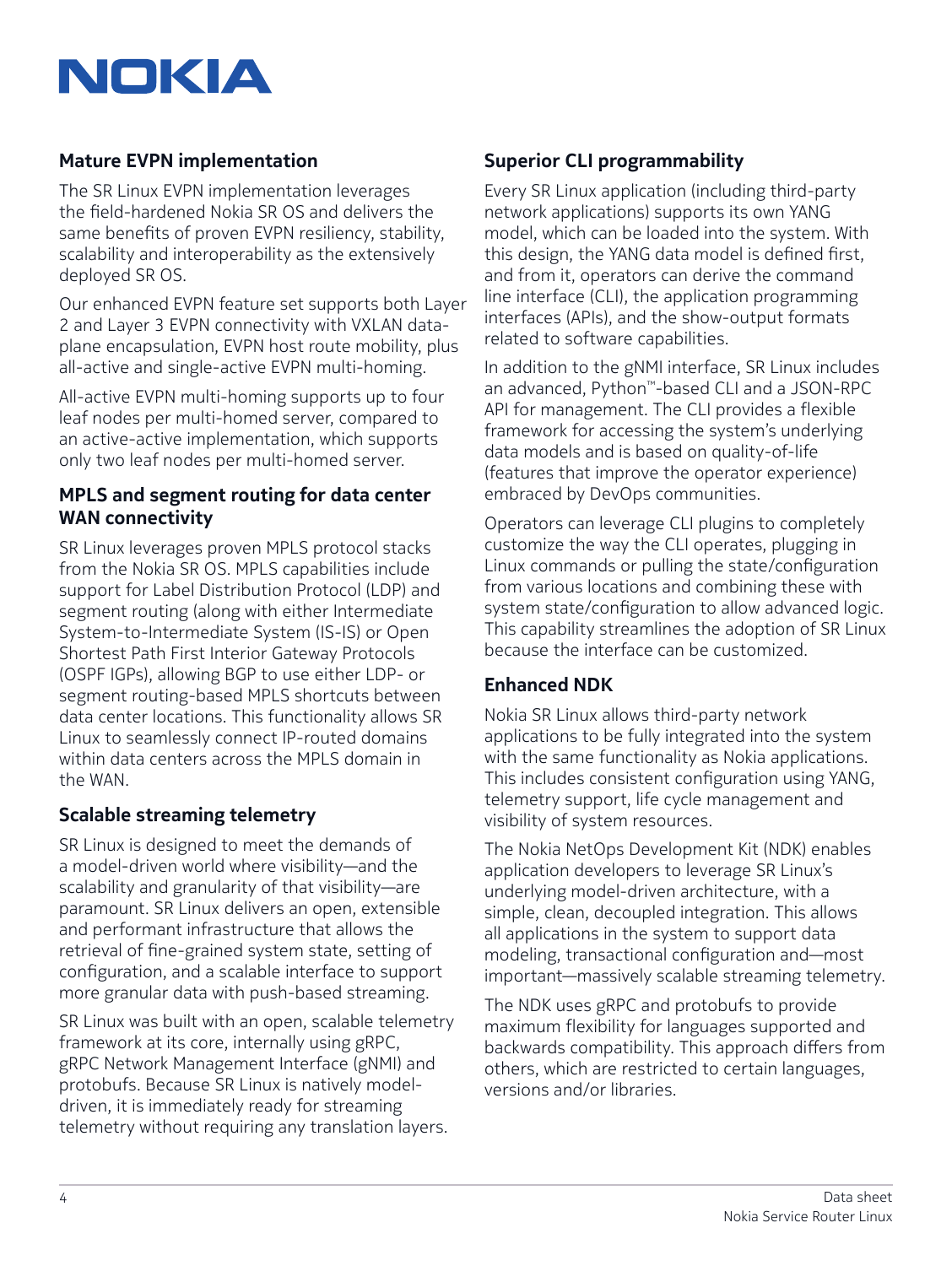

The NDK allows data center operators to teach the network their language and respond directly to business demands—all without worrying about the scalability or functionality of the routing stack or the underlying infrastructure.

With the mindset to build for openness, common infrastructure utilized by Nokia applications is exposed, allowing a uniform operating model and visibility deep into the heart of the system.

## Nokia Fabric Services System

The Nokia Fabric Services Platform complements and extends the capabilities provided by our SR Linux architecture foundation. The platform provides a modern, flexible toolkit that delivers automation at scale for all phases of data center fabric operations, including Day 0 design, Day 1 deployment and Day-2+ configuration, operation, measurement and analysis of a data center fabric.

The Fabric Services Platform enables a full turnkey data center solution for automation, intent-based approaches, telemetry collection and analytics. The platform also includes a unique capability (the Digital Sandbox) for emulating the live network in software that assists with planning, testing and troubleshooting data center fabric designs.

The Fabric Services Platform offers significant improvements over existing fabric management systems, which are rigid in their monolithic application architecture and limited in features, flexibility and scalability.

The system leverages Kubernetes as the base for a highly extendable, containerized, microservicesbased platform. This includes containerized platform functions, full access to existing Kubernetes utilities and applications, and the option for operators to include customized or third-party applications within the solution.

## Nokia Data Center platforms

The Nokia portfolio of Data Center platforms addresses the needs of modern data centers. The portfolio offers a broad range of high-performance platforms for data center leaf-spine deployments. Both modular, chassis-based platforms and fixedform-factor platforms are available.

The portfolio includes:

- Nokia 7250 IXR-10/IXR-6 Interconnect Routers for data center fabrics
- Nokia 7220 IXR-H series Interconnect Routers for data center fabrics
- Nokia 7220 IXR-D series Interconnect Routers for data center fabrics

The 7250 IXR and 7220 IXR products implement SR Linux.

### Software features

SR Linux supports, but is not limited to, the following software features.

### **Open Linux support**

- Support for unmodified Linux kernel
- Access to Linux tools, patching and packaging
- Containerized SR Linux
- Linux control groups (cgroupsv2)

### **Layer 2 features**

- Dot1q and untagged sub-interfaces
- Ethernet IEEE 802.1Q (VLAN) with support for jumbo frames
- Link aggregation: Link Aggregation Group (LAG) and Link Aggregation Control Protocol (LACP)
- Link Layer Discovery Protocol (LLDP) on all interfaces
- MAC storm control
- Media access control (MAC) loop prevention
- Virtual routing and forwarding (VRF): MAC-VRF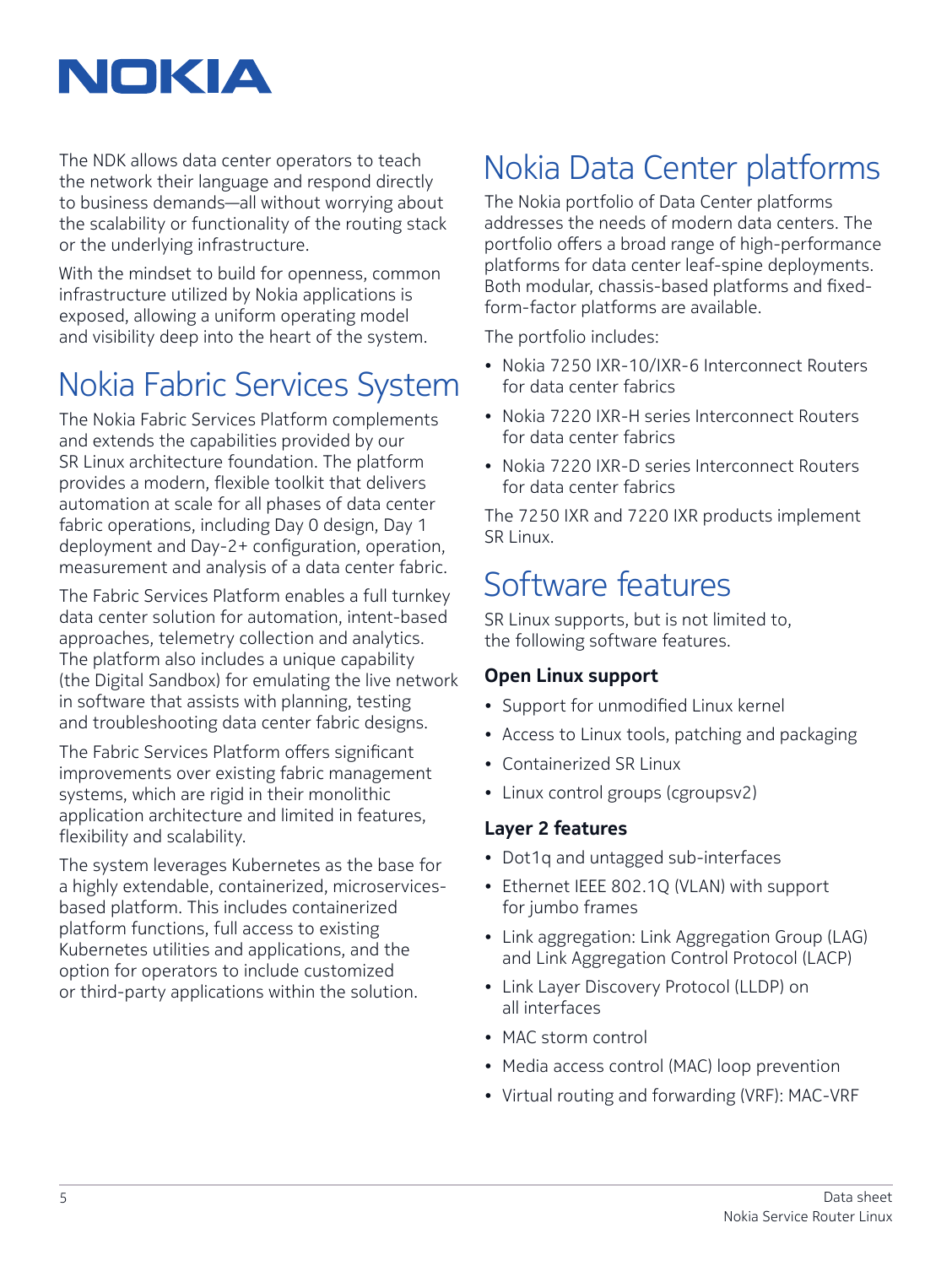

### **Layer 3 features**

- IPv4/v6 routing
- BGP with iBGP/eBGP: Support for IPv4/v6, including:
	- Core Prefix independent convergence
	- 4-byte autonomous system number
	- Route reflector
	- Dynamic BGP
	- eBGP multi-hop
- $•$  IS-IS  $v4/v6$
- OSPFv2 and OSPFv3
- Static routes for IPv4/v6
- Equal cost multi-path with consistent and resilient hashing and configurable hash fields
- IPv6 flow label hashing
- VRF: Multiple VRF support
- Maintenance modes
- Bi-directional forwarding detection (BFD), micro BFD (mBFD)
- Interfaces: Loopback interfaces, Integrated Routing and Bridging (IRB)
- Routing policy: Layer 3/Layer 4 access control list (ACLs) with validation; accept, reject and log actions

### **MPLS and segment routing1 (SR)**

- Interface LDP over IPv4
- SR-ISIS over IPv4
- BGP shortcuts over LDP
- BGP shortcuts over SR-ISIS
- MPLS QoS via EXP to forwarding class mapping
- MPLS ACL filters
- ICMP tunneling
- ICMP extensions for MPLS

### **Network virtualization2**

- EVPN with VXLANv4 encapsulation
- EVPN Layer 2 and Layer 3 connectivity
- EVPN all-active multi-homing; single active multihoming for Layer 2 and Layer 3
- EVPN host route mobility
- Provider edge customer edge (PE-CE) BGP path attribute propagation in EVPN

#### **QoS**

- Intelligent packet classification, including IPv4, IPv6 match-criteria-based classification
- Queuing/scheduling:
	- Strict priority
	- Weighted Round Robin (WRR)
	- Weighted Random Early Detection (WRED)
	- Explicit Congestion Notification (ECN)
- QoS classification based on DiffServ Code Point (DSCP)

#### **System management and automation**

- Native model-driven architecture, configuration candidates, exclusive mode, checkpoints, rollbacks
- Management interfaces: gNMI, JSON, CLI (transactional, Python CLI, CLI plugins)
- Per-user configurable options for CLI
	- Local Authentication, Authorization and Accounting (AAA) with Role Based Access Control (RBAC)
	- Terminal Access Controller Access Control System (TACACS+) AAA via privilege levels
- Access to common Linux utilities: Bash, cron, and Python

<sup>1</sup> Supported on Nokia 7250 IXR-6/IXR-10 platforms

<sup>2</sup> Supported on Nokia 7220 IXR D2, D2L, D3 and D3L platforms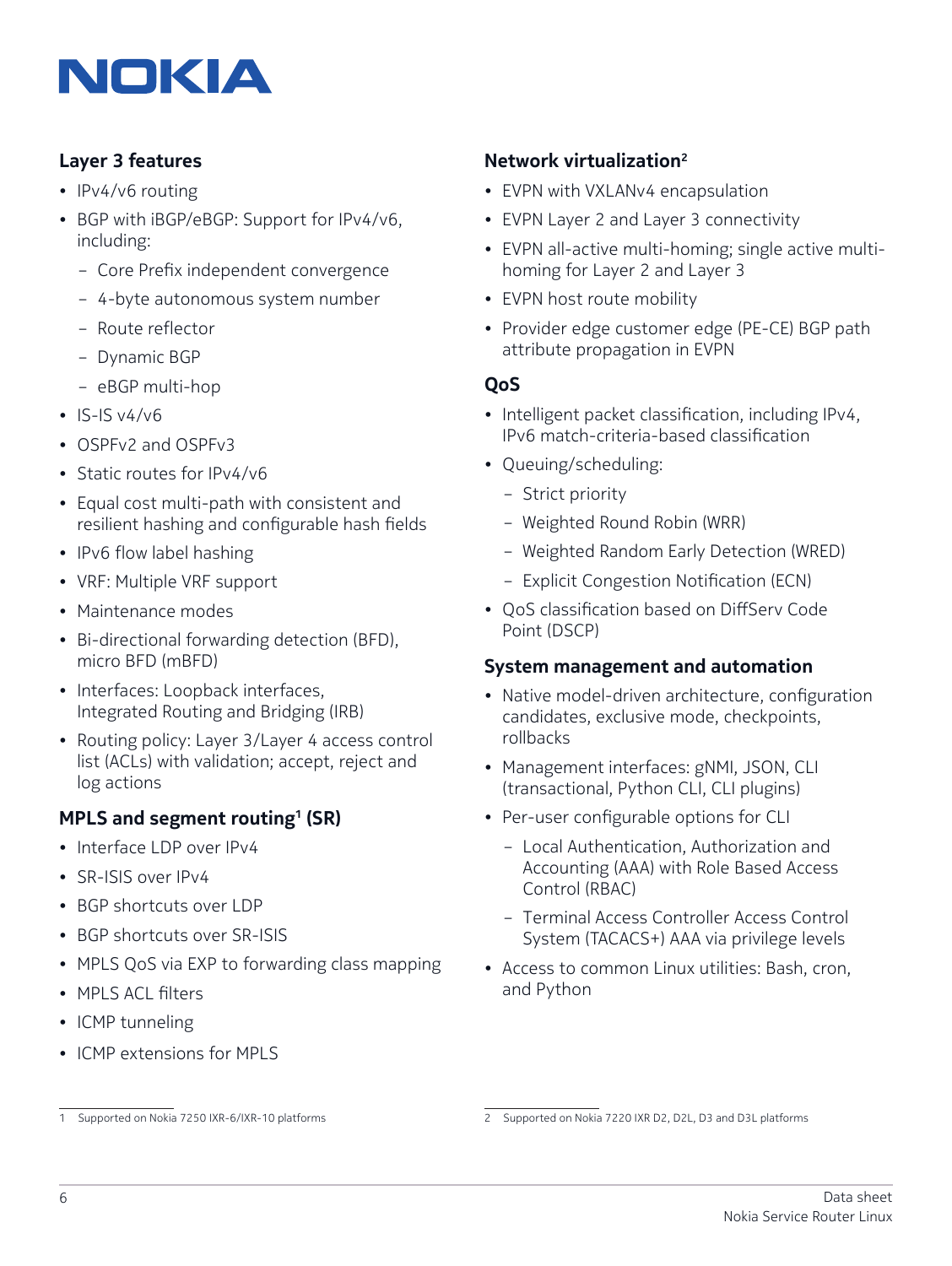# NOKIA

- Telemetry:
	- Subscription-based telemetry for modeled data structures, either changed or sampled
	- sFlow
	- Logging infrastructure
- Python-based Zero Touch Provisioning (ZTP)
- Address management: Dynamic Host Configuration Protocol (DHCP) v4/v6 relay
- DHCP v4/v6 server with static allocations
- Interactive mirroring
- Unified Forwarding Tables (UFT) profiles
- NDK:
	- gRPC and protobuf-based interface for tight integration
	- Leverages SR Linux model-driven architecture
	- Direct access to other application functionality, e.g., forwarding information base (FIB), Link LLDP and BFD
	- Native support for streaming telemetry

### **Resiliency**

- Support for redundant fan and power configurations in data center hardware platforms
- Support for hot-swappable, redundant control and fabric modules
- Warm reboot<sup>3</sup> to perform soft reset or trigger an in-service software upgrade (ISSU)
	- Nonstop forwarding (NSF)
	- Graceful restart client for BGPv4/v6

### **Security**

- Distributed and aggregated ACLs and policers for control and management plane
- Mirroring from interface/sub-interface or ingress ACL
- Mirroring to Switch Port Analyzer<sup>3</sup> (SPAN) and Encapsulated Remote SPAN (ERSPAN)
- IPv6 Router Advertisements (RA) guard

#### **Supported hardware platforms**

• Modular platforms:

Nokia 7250 IXR-10/IXR-6 Interconnect Routers for data center fabrics

• Fixed configuration platforms:

Nokia 7220 IXR-D series Interconnect Routers for data center fabrics

Nokia 7220 IXR-H series Interconnect Routers for data center fabrics

### Learn more

To learn more about the Data Center Switching Fabric solution, see the [web page](https://www.nokia.com/networks/solutions/data-center-switching-fabric/)

<sup>3</sup> Supported on Nokia 7220 IXR D2, D2L, D3 and D3L platforms